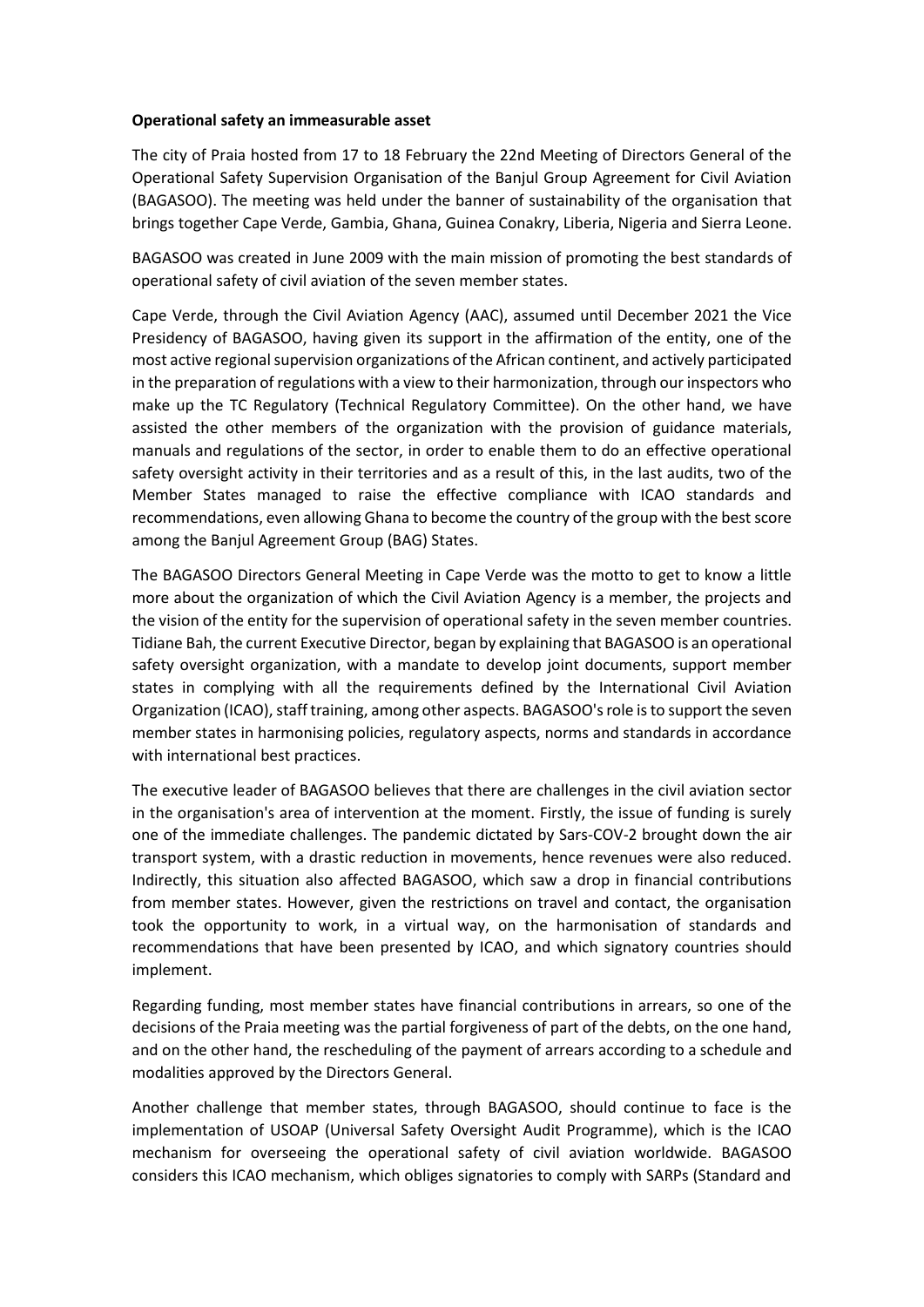Recommended Practices), to be important. This means that all member states, at a global level, must implement the standards and recommended practices set by ICAO. Compliance with these standards is mandatory for member states to use, while the recommended practices are optional. However, the effective implementation of these practices, in conjunction with the standards, attests to the degree of operational safety in a given country or territory. Hence, it is important that civil aviation regulators do their best in overseeing the implementation of these ICAO standards. This is what allows achieving an acceptable level of civil aviation oversight. In this way, a country with a high degree of effective implementation of ICAO provisions conveys safety to all operators, with direct impacts on the economy.

To achieve the desideratum of implementation of SARPs it is necessary to have a coherent legislation, adequate and adapted regulations, and an independent regulatory authority with clear competences in the process of safety oversight. Added to this are human resources with appropriate profiles, and in sufficient quantity for the full exercise of operational safety oversight. Continuous training, in a very dynamic sector, is an important component if one wants to have an efficient supervision, in line with international commitments, with the law in force in the country, and with the best practices in the field of civil aviation.

BAGASOO also argues that the civil aviation authority should be proportional to the existing activities in member states, but recognizes the impossibility of having, in many cases, sufficient staff for all the tasks inherent in the process of certification and oversight of the sector. One of the solutions is the exchange and transfer of qualified personnel who could at any time assist other member states in operational safety matters.

The Banjul Group's Operational Safety Oversight Organization for Civil Aviation also allows for economies of scale by promoting joint specialized training for the operational safety inspectors of all member states. As important as following the international standards set by ICAO, regarding the certification of air carriers, aeronautical personnel, airport structures and others, is the ability of the regulatory body of civil aviation to make continuous supervision, thus ensuring that the regulated companies continue to meet the purposes that guided their certification or authorization. The public interest of all those who use air transport as a safe, efficient and fast means depends on this.

ICAO regularly audits operational safety oversight systems and member states are classified according to the level of effective implementation of SARPs. At the level of BAGASOO, Cape Verde and Ghana have the best level of effective implementation of ICAO regulations, and the intention is to raise and harmonize the level of effective implementation of SARPs in all seven member states that make up the sub-regional organization.

One of the aspects taken into account in its civil aviation safety oversight capacity is the degree of independence of the regulatory bodies. In the past, the regulation was made by the ministries responsible for transport, but with the implementation of standards and recommended practices, this task passed to independent authorities that began to make a more effective and autonomous regulation, avoiding the conflicts of interest that previously existed. BAGASOO considers, therefore, that the independence of the operational safety oversight authorities evolves much more efficiently when they are not under the chains of government administrations, and in this context, they are in better conditions to ensure the effective supervision of the system. This independence of the civil aviation regulatory entities and the implementation of the international norms established by ICAO concur to a safe operational environment, in which passengers feel total confidence in the sector.